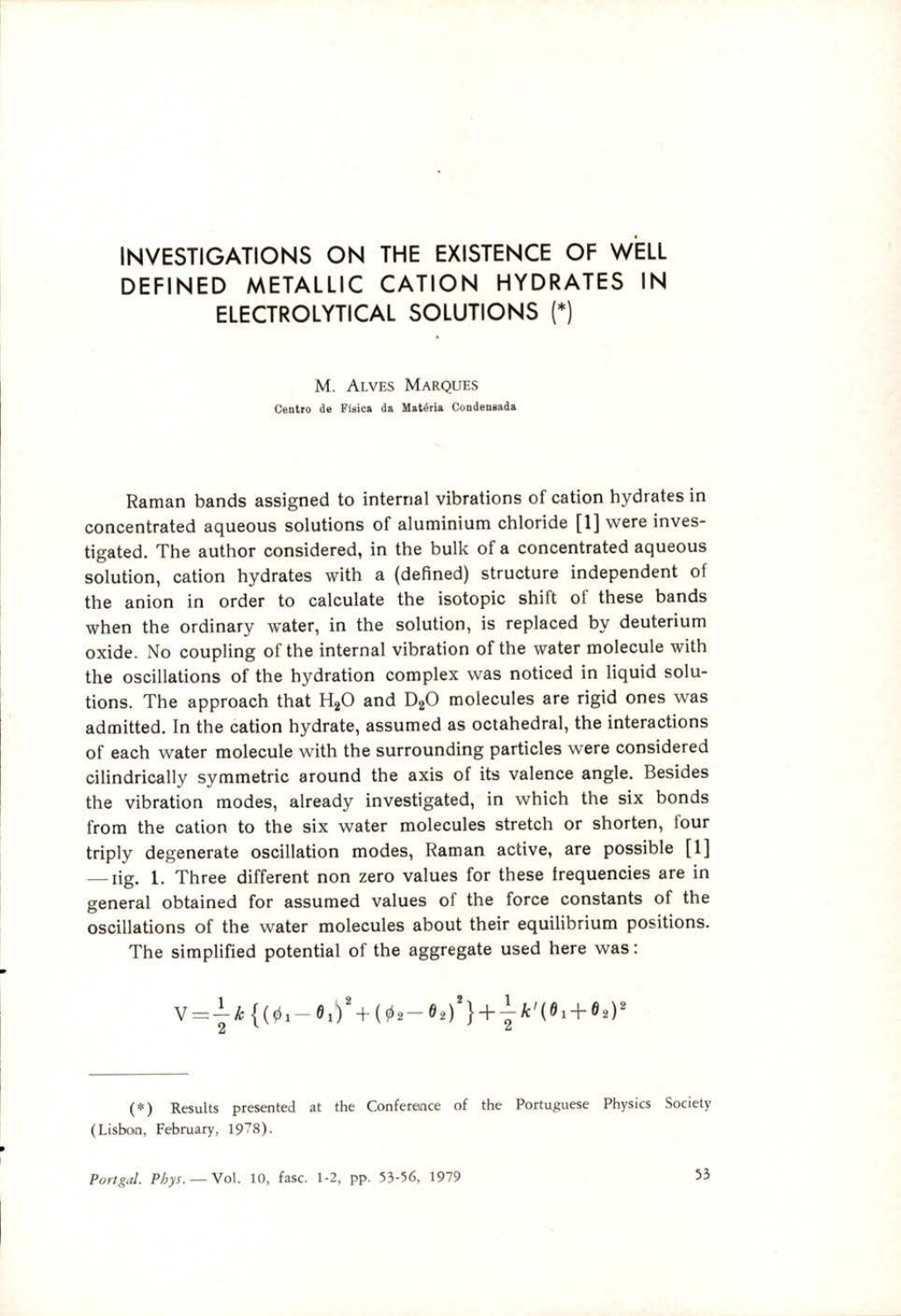M. ALVES MARQUES - Metallic cation hydrates in electrolytical solutions

For low values of the ratio  $k'/k$ , up to  $k'/k$  -7, the isotopic ratio of the lowest (non-zero) value of the frequencies of the above normal modes was calculated (\*).



Fig. 1a. — Triply degenerate Raman active normal vibrations are different combinations of the indicated oscillations. 1b.— Bending and librational angles of the octahedral hydrate;  $\phi_i$  are measured about the center of mass of the water molecule. Only the four water molecules drawn with a heavy line in the upper picture (1a) are represented here.

<sup>(\*)</sup> The upper limit was obtained by considering only the interaction of the electrostatic field with the dipole moment of each coordinated water molecule, the short-range intermolecular forces being ignored.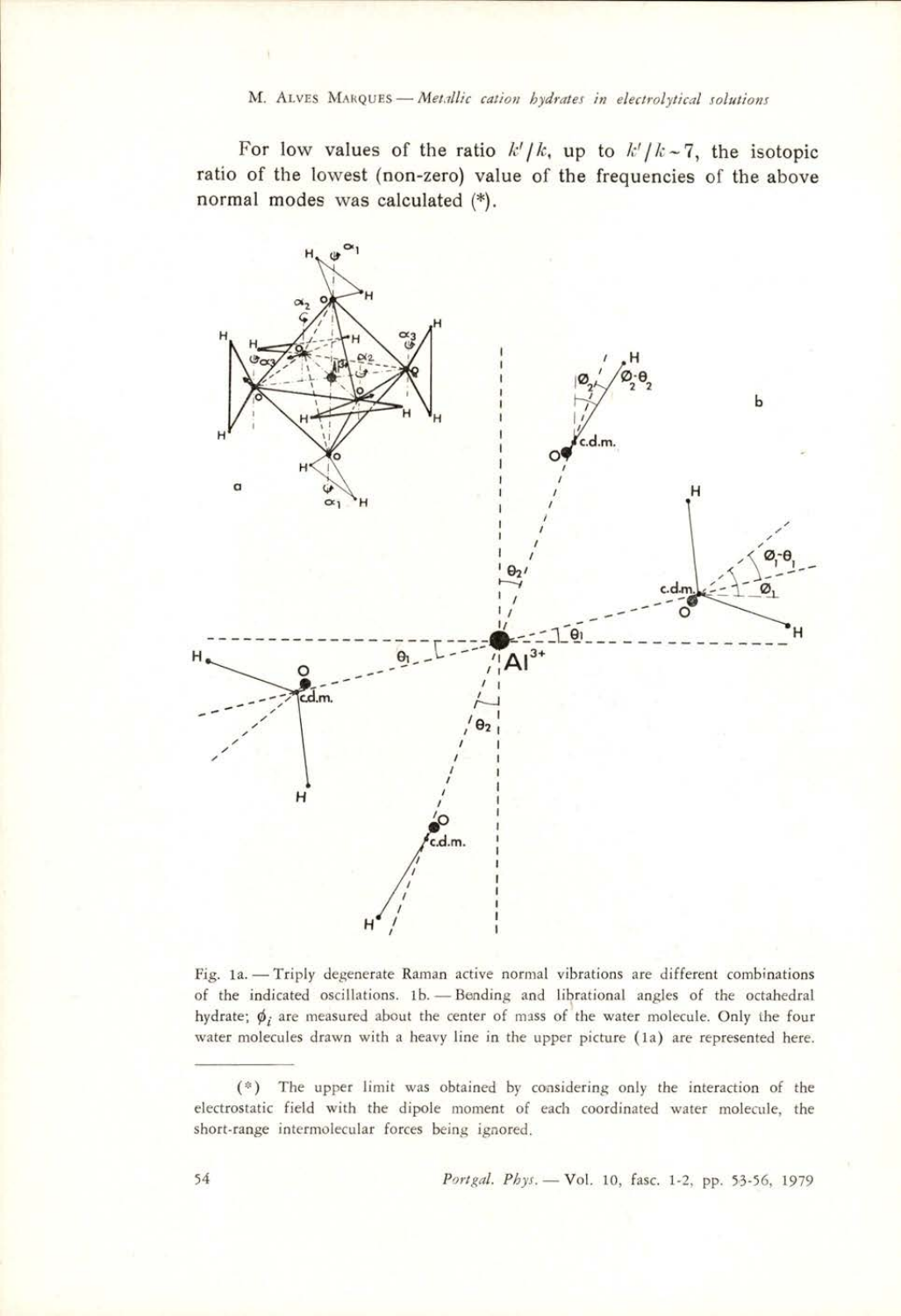## M. ALvEs Marques — Metallic cation hydrates in electrolytical solutions

Comparing the calculated ratio with the observed isotopic shift of the band that lies about  $340 \text{ cm}^{-1}$ , in the Raman spectra of the concentrated aqueous solutions of aluminium chloride, a reasonable agreement is obtained (fig. 2). As the isotopic shift was calculated without considering the anion interactions, the hypothesis about the omparing the<br>band that lies<br>trated aqueou<br>nent is obtaine<br>at considering<br> $\sqrt{\frac{H_2O}{V_2O}}$ 



Fig. 2 - Isotopic ratio  $vH_2O/vD_2O$  of the frequency of the lowest wavenumber Raman band corresponding to the normal vibrations indicated (Fig. 1).

1 2 3 4<br>
— Isotopic ratio  $v^{H_2O}/v^{D_2O}$  of<br>
band corresponding to the<br>
mce of a *well-defined* co<br>
pus solutions of alumi<br>
m chloride solutions, a<br>
s were not yet sufficien<br>
orrelations between the<br>
l. Phys. — Vol. 10, existence of a *well-defined* coordinated hydration shell of Al<sup>3+</sup> in aqueous solutions of aluminium salts [1] seems plausible. For indium chloride solutions, at the moment of the experiments, the results were not yet sufficient for elaborate conclusions [2]. Positional correlations between the electrons of the  $In<sup>3+</sup>$  and the electrons

Portgal. Phys. - Vol. 10, fasc. 1-2, pp. 53-56, 1979 55